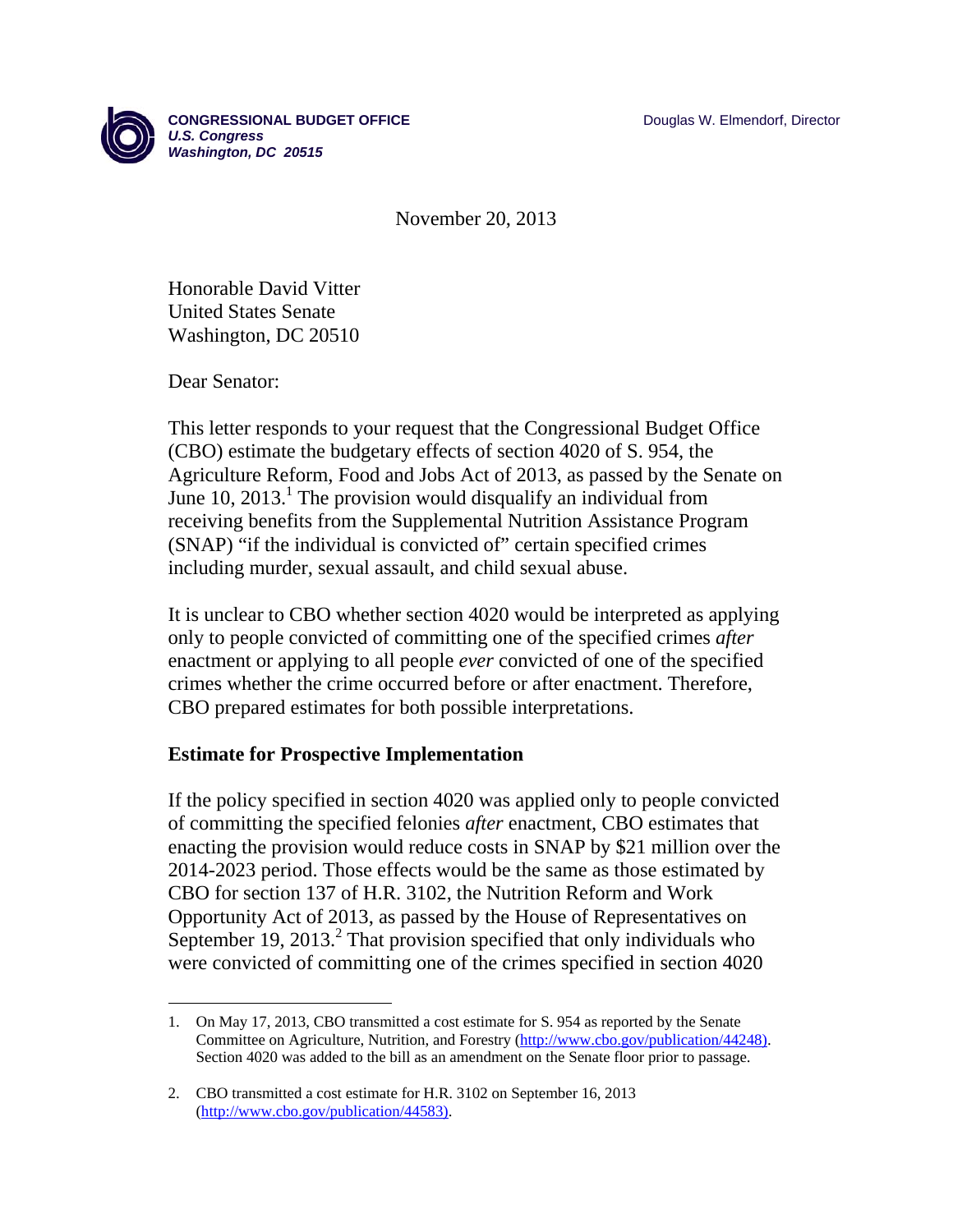Honorable David Vitter Page 2

after enactment of the policy would be prohibited from receiving SNAP benefits.

## **Estimate for Both Prospective and Retrospective Implementation**

If the policy in section 4020 was applied to all people ever convicted of one of the specified felonies, including felonies that occurred prior to enactment, CBO estimates the provision would reduce costs in SNAP by \$5 million in 2014 and by approximately \$20 million each year from 2015 to 2023. Therefore, in total, applying the provision to both prior and future felonies would reduce costs by \$185 million over the 2014-2023 period, CBO estimates. If the provision was applied both prospectively and retrospectively, we expect it would affect less than one-half of 1 percent of SNAP participants (in 2013, nearly 48 million people participated in SNAP each month).

## **Basis of Estimate**

There is no available data on the number of people convicted of felonies who receive SNAP benefits. Therefore, to estimate the effects of this proposal on SNAP spending, CBO used information from the Bureau of Justice Statistics (BJS) at the Department of Justice and other research on felony convictions, prison sentences, and recidivism, as well as reports from the Department of Agriculture on participation in SNAP.

The BJS has estimated that more than 7 million people in the current U.S. population have ever served time in prison for a felony (the total number of people with felony convictions is higher, since not all convictions lead to incarceration). However, we expect that only a small portion of this group would be affected by the proposal, for several reasons:

- Only a small share of individuals convicted of a felony have been convicted of a crime specified by the proposal.
- Among those convicted of one of those felonies, many will spend time in prison at some point during the 2014-2023 period, either for the disqualifying conviction, another conviction, or a technical violation—and all such prisoners are ineligible for SNAP benefits under current law.